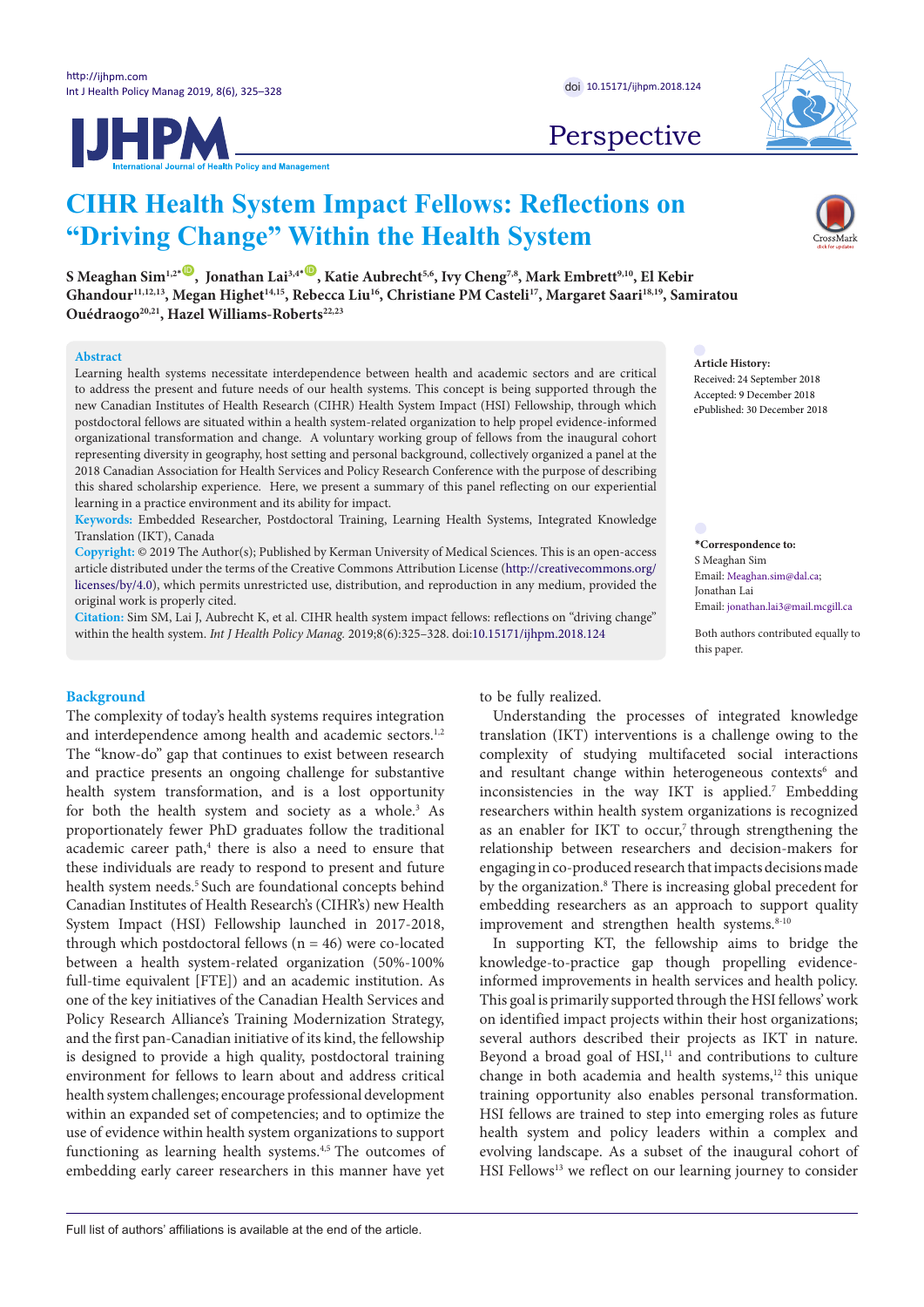how this fellowship has influenced the contributions made in support of HSI.<sup>11</sup>

## **A Framework for the HSI Fellow as an Embedded Researcher**

Although anecdotal reports from our working group indicated a heterogeneous fellowship experience, we reflected upon framing the fellowship through a common lens to bring cohesion to the disparate experiences, both personally and within the organizations in which we were embedded. A proposed framework for the embedded HSI fellow, created by JL, was valuable for this purpose [\(Figure](#page-1-0)). This framework was inspired by the work of Boyer<sup>14</sup> and Mentzer,<sup>15</sup> that is relevant to both scholarly and practice-based environments. Coupled with reflections about our early lessons as HSI fellows (both shared and distinctive), the figure depicts the HSI fellow as a central agent, with inputs and feedback loops representing the processes, outputs, and potential impacts arising from the fellowship.

## Inputs

Inputs [\(Figure](#page-1-0)) refer to the fellow's background and training prior to entering the fellowship, as well as the environments (academic and host organizations) informing their fellowship work. In considering the inputs, we reflected on how we would characterize ourselves with respect to both environments, and how our backgrounds have prepared us (or not) for our current roles. For example, several of the authors are current or formerly licensed health professionals, or have worked in health service, administration, or policy roles. Past experiences within the academic environment (as community-based health researchers, research coordinators or associates, postdoctoral fellows, lecturers) also enables critical reflection of social-political relations along with an understanding of context-relevant pedagogical processes. These practice-based and person/client-focused experiences provide an immediate foundation for the "culture" and organizational behaviour that exists within health service and policy-oriented environments. Moreover, these prior experiences support the necessary networking, trust, and relationship-building processes as enablers for effective multi-sectoral collaboration<sup>7</sup> to identify and address critical health system challenges through IKT. While each host environment is unique in its current use of PhDs and academic-oriented personnel, the fellowship is a deliberate attempt to bridge the knowledge-to-practice gap and contribute to evidence-informed policy planning and the delivery of care and services.

#### Fellowship Environments

Within the practice environment, the fellows' past experiences, the observations and reflections made by them, and their interactions from proximity with knowledge users $16$ are used in combination with the extant literature (academic and grey literature) and tacit knowledge to inform the work. Rarely are traditional academic outputs the sole impetus for transformative HSI.<sup>3</sup> Rather, the role of the HSI fellow is as the 'central agent' who navigates the system in which they are immersed and becomes a conduit for system-level change by interacting with the knowledge users within that system, conceptualizing that knowledge, integrating those schemas into the whole of their past training and experience, and acting as a facilitator to promote the use of evidence, as well as co-producing knowledge that meets the setting's decisionmaking needs. Academic supervisors (either in a new relationship or with existing research appointments at host organizations) play a key role along with the fellow to support IKT within the organization by co-producing research, or enabling ways for the fellow to share quality improvement initiatives as recognizable academic outputs.

<span id="page-1-0"></span>

**Figure**. Framework for Understanding the HSI Fellow as an Embedded Researcher. Abbreviation: HSI, Health System Impact.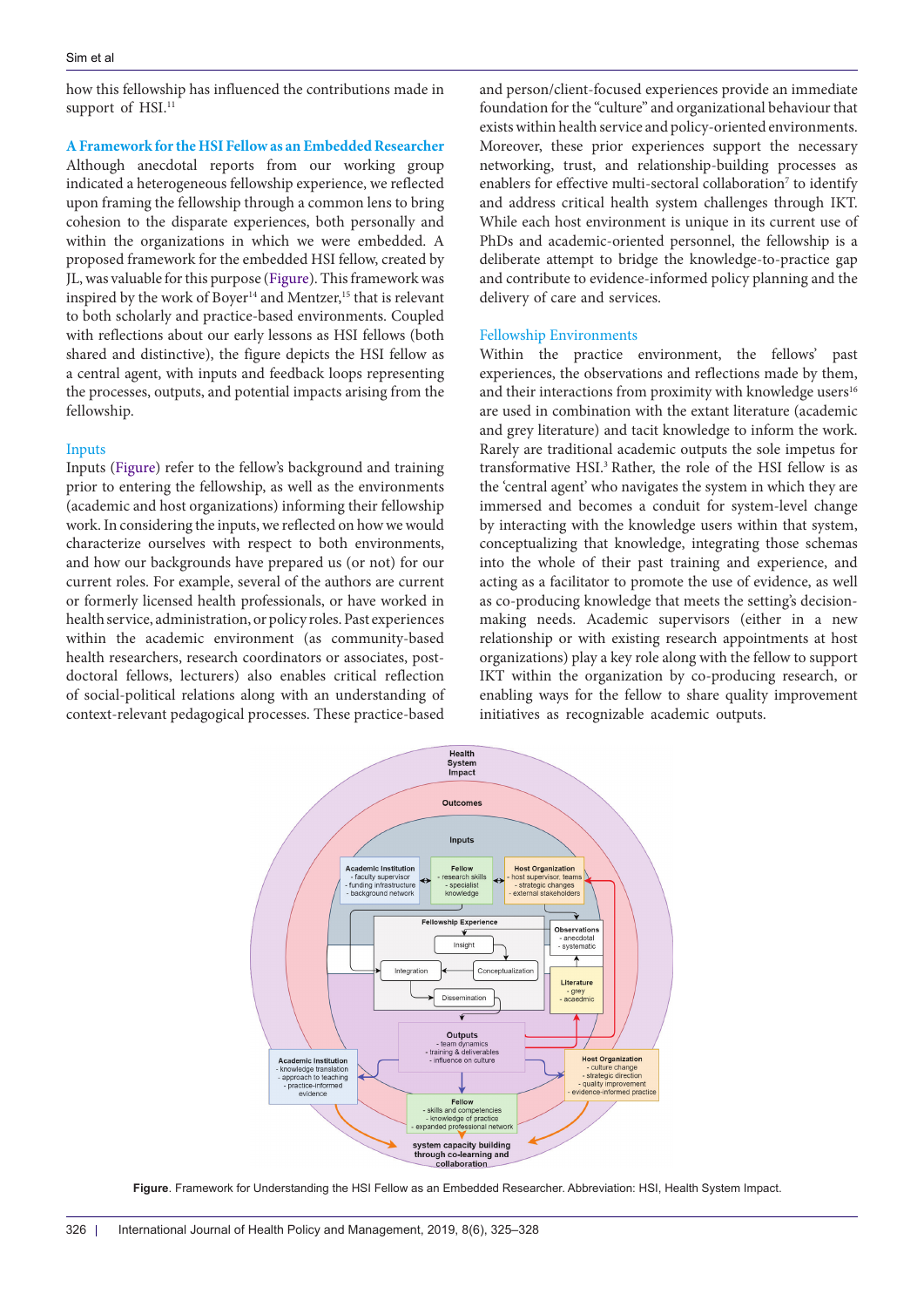#### **Outputs**

It would seem counter-intuitive to the goals of a 'learning health system' that peer-reviewed literature is not the standard by which decisions are made. Most important is the intersection or co-production of outputs that are created as the host organization and the HSI fellow (with support from their academic supervisor) operate within this mutual learning space with best available evidence and practices at that moment. Thus, in our model, the main outputs are dispensed as grey literature (within the organization), colleagues, and through consultation services to knowledge users in the organization. The first two domains also feed into the work of the knowledge user. This creates contextualized knowledge that addresses the priorities and needs of the host organizations to support innovations and their implementation, to facilitate organizational and practice changes and quality improvement initiatives, and inform IKT work. The outputs of this fellowship may include academic publications; however, outputs also have the potential to promote and validate practical wisdom, to develop organizational capacity and value for research,<sup>7</sup> and inform change within the host organization, all while supporting professional growth of the fellow while instilling a "decision-relevant" perspective.<sup>12</sup> Further, as a co-learning opportunity for the host organization and their academic supervisor, these outputs reintegrate into the experience in a continuous manner through the fellow's systematic and anecdotal observations (red arrows, [Figure](#page-1-0)).

## **Outcomes**

We summarize the outcomes of this fellowship based on the framework presented as follows: individual, the environments (academic and host organizations), and the broader health system as a learning health system. The outputs are transformed into outcomes (blue arrows, followed by the orange arrows, [Figure](#page-1-0)) over time as change occurs within each setting.

## *Individual*

Practical experience in a real world context supports applied and integrated research, and relevant post-doctoral training. This program positions fellows alongside key decisionmakers within the health system (senior leaders, managers, and clinicians) to support "decision-relevant" perspectives<sup>12</sup>; tailoring professional competencies according to the current realities of employment outside the academy, while also maintaining close relationships with universities and research centres. For the fellows who are also health professionals, these experiences can also enhance frontline practice by facilitating a 'systems-thinking' perspective regarding health service and delivery. Another potential outcome is for fellows to become key contributors to the decision-making processes within host organizations by promoting knowledge of best practices. Altogether, these opportunities allow the fellow to learn how academic research is applied in 'real-world' contexts, which may better align approaches to research intended to impact policy and practice and its implementation.<sup>12</sup>

Further, the opportunity to interact with other fellows in the cohort was an especially valuable mechanism for peer support. Despite heterogeneous experiences, a common

exposure as an embedded health researcher allowed for rich exchange about challenges and potential solutions that could be adapted to each fellow's context (eg, a voluntary group of fellows working on scholarly activities together is but one outcome of this deliberate interaction). Expansion of peer networking opportunities among the cohort could potentially magnify any impacts made across host and academic organizations.

## *Environment*

For the academic organization, the fellowship: (*a*) consolidates its links with health system organizations in the context of concrete projects supporting transformation of health services and policy; (*b*) enables a process to sustain the experiential learning for HSI fellows, which in turn increases their chances of career success and provides employers with a skilled workforce; and (*c*) highlights opportunities for innovation in research and development – specifically through IKT.

For fellows who also maintained academic teaching positions, integration between the academic and host organizations manifested in unexpected ways. For example, the fellowship experience informed changes in course content and pedagogical approaches, through the development of new research-policy collaborations, and by the fellows' participation on multi-sectoral boards and committees.

For the host organization, the fellowship: (*a*) enables the organization to position itself as a learning organization to meet the challenge of innovation, knowledge translation, and transformation in a complex health network; (*b*) improves its service offering in the context of change management and the development of health innovation projects; and (*c*) builds capacity for co-producing evidence.

#### *Health System*

For the health system, the fellowship: (*a*) provides access to highly qualified personnel who exercise leadership to improve the performance of the Canadian health system; (*b*) allows researchers to work with knowledge users in health services and policy research outside of a traditional academic setting; and (*c*) promotes new partnerships between the host and academic organizations, including cross-sectoral collaborations beyond the health system.

## **Impact and Future Directions**

Impact is routinely represented as a long-term outcome not easily demonstrable during the life cycle of a project. This fellowship prioritizes impact and accelerates the process by positioning the fellow within an organizational program of work which precedes the fellow, and exceeds a single project or intervention. This creates a unique opportunity for fellows, host, and academic to prioritize, experience, evaluate, and even shape impact together. For example, mutual learning about intersectoral, participative, and interdisciplinary research occurs while operating in bi-directional knowledge transfer between academic and scientific spaces, and in decision-making, practice and communities. Overall, this set up recognizes that impact is a collective endeavour occurring within complex adaptive systems.

We recognize that there are implications for fellows who